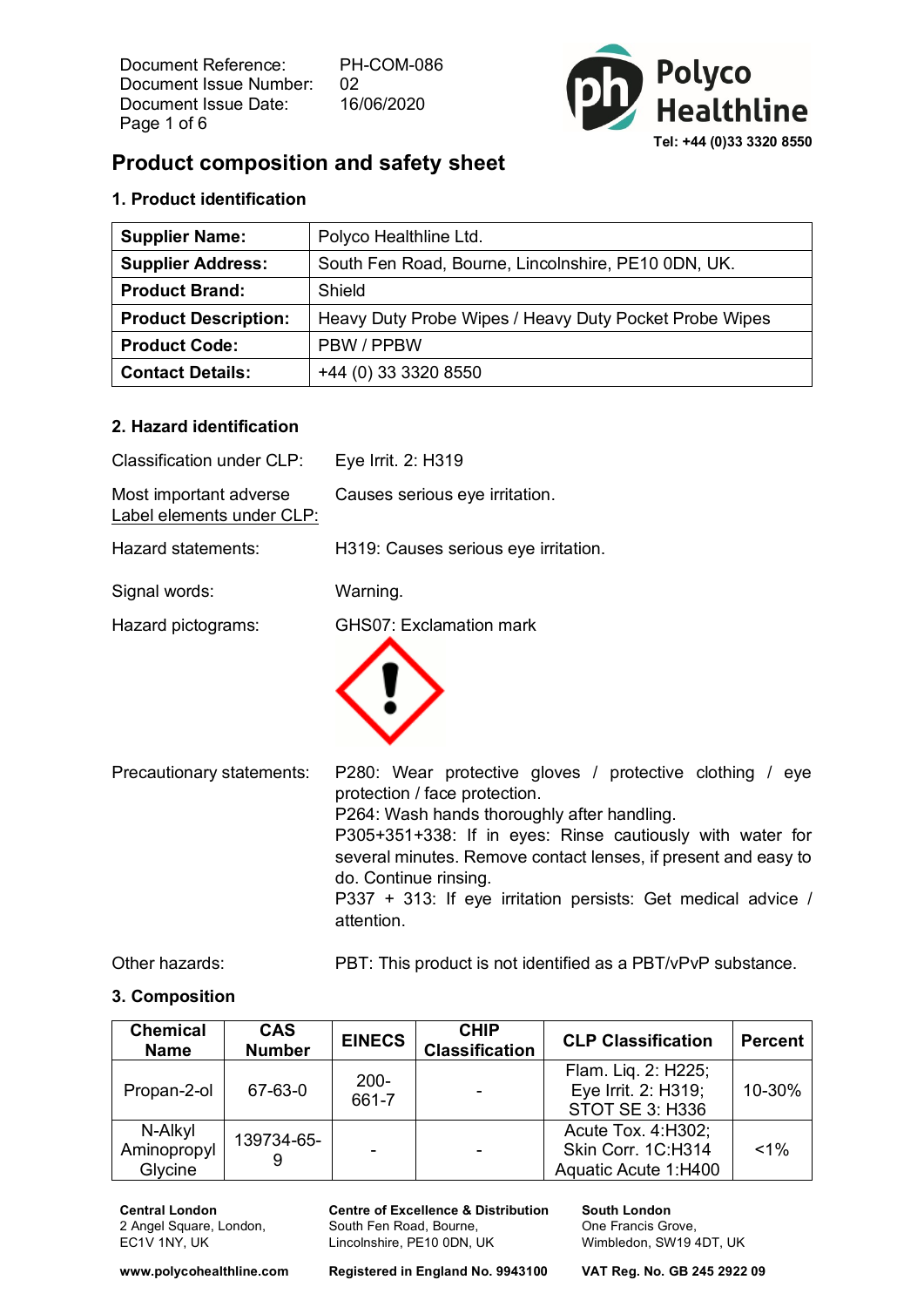Document Reference: PH-COM-086 Document Issue Number: 02 Document Issue Date: 16/06/2020 Page 2 of 6



### **4. First aid measures**

| Skin contact: | There may be irritation and redness at the site of contact.<br>Remove all contaminated clothes and footwear immediately<br>unless stuck to skin. Wash immediately with plenty of water.                                        |
|---------------|--------------------------------------------------------------------------------------------------------------------------------------------------------------------------------------------------------------------------------|
| Eye contact:  | There may be irritation and redness. The eyes may water<br>profusely. Bathe the eye with running water for 15 minutes.<br>Consult a doctor.                                                                                    |
| Ingestion:    | Do not induce vomiting, if conscious, give casualty half a litre of<br>water immediately and consult a doctor.                                                                                                                 |
| Inhalation:   | There may be irritation of the throat with a feeling of tightness in<br>the chest. Exposure may cause coughing or wheezing. Remove<br>the person from exposure ensuring one's own safety whilst<br>doing so. Consult a doctor. |

Delayed / immediate effects: No Data Available.

Immediate / special treatment: No Data Available.

#### **5. Fire-fighting measures**

| Extinguishing media:      | Suitable extinguishing media for the surrounding fire should be<br>used.                                    |
|---------------------------|-------------------------------------------------------------------------------------------------------------|
| Exposure hazards:         | In combustion emits toxic fumes.                                                                            |
| Advice for fire-fighters: | Wear self-contained breathing apparatus. Wear protective<br>clothing to prevent contact with skin and eyes. |

#### **6. Accidental release measures**

| Personal precautions: |  |  |  | Refer to section 8 of this document for personal protection |  |  |
|-----------------------|--|--|--|-------------------------------------------------------------|--|--|
| details.              |  |  |  |                                                             |  |  |

Environmental precautions: Do not discharge into drains or rivers.

Clean-up procedures: Transfer to a closable, labelled salvage container for disposal by an appropriate method.

Reference to other sections: Refer to section 8 of this document. Refer to section 13 of this document.

#### **7. Handling and storage**

| Handling requirements: |  |                                         | Ensure there is sufficient ventilation of the area. Avoid the |  |  |  |
|------------------------|--|-----------------------------------------|---------------------------------------------------------------|--|--|--|
|                        |  | formation or spread of dust in the air. |                                                               |  |  |  |

| Storage conditions: | Store in a cool, well ventilated area. Keep container tightly |
|---------------------|---------------------------------------------------------------|
|                     | closed.                                                       |

Specific end use(s): PC35: Washing and cleaning products (including solvent based products).

| <b>Central London</b>    | <b>Centre of Excellence &amp; Distribution</b> | <b>South London</b>         |
|--------------------------|------------------------------------------------|-----------------------------|
| 2 Angel Square, London,  | South Fen Road, Bourne.                        | One Francis Grove.          |
| EC1V 1NY. UK             | Lincolnshire, PE10 0DN, UK                     | Wimbledon, SW19 4DT, UK     |
| www.polycohealthline.com | Registered in England No. 9943100              | VAT Reg. No. GB 245 2922 09 |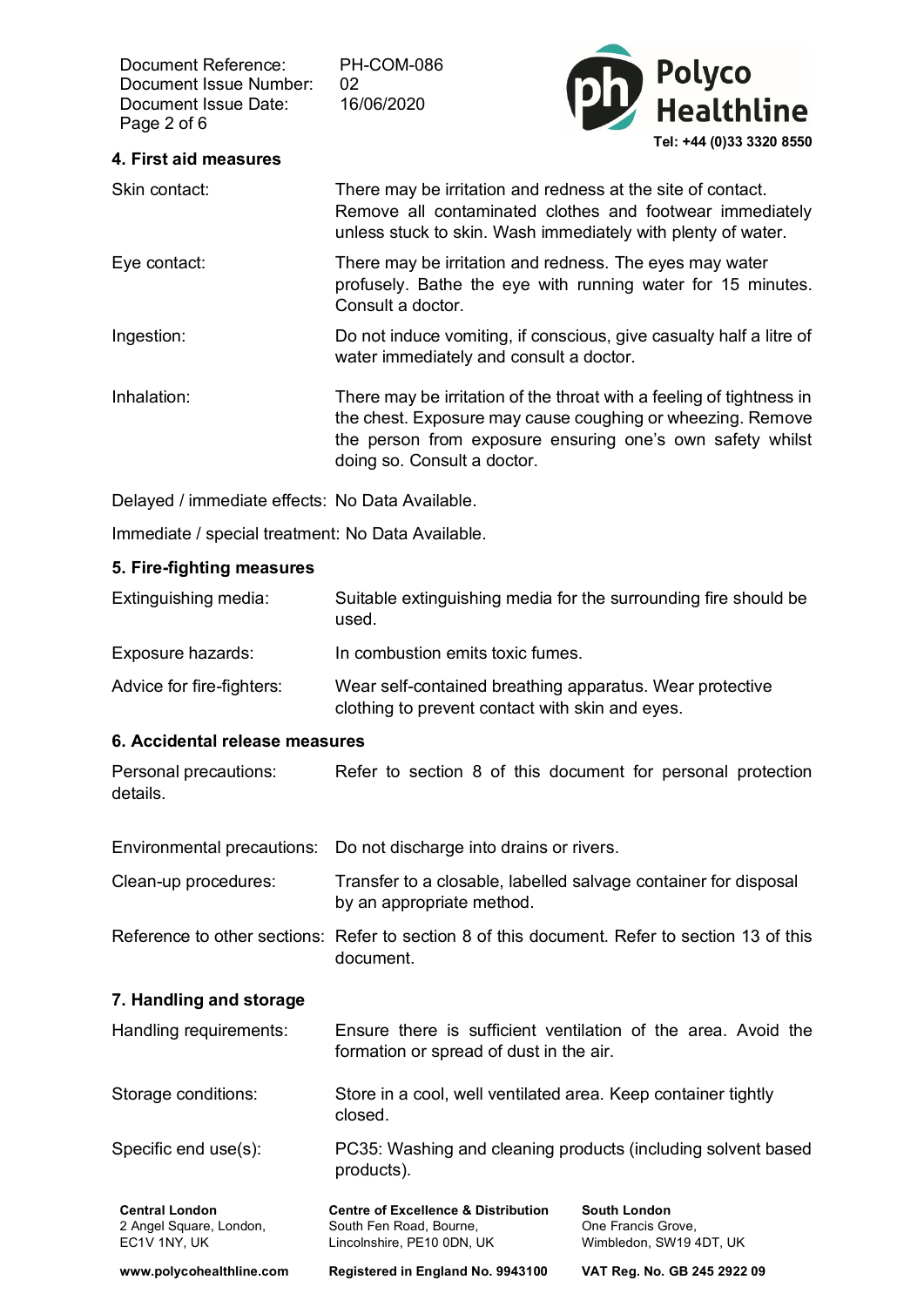Document Reference: PH-COM-086 Document Issue Number: 02 Document Issue Date: 16/06/2020 Page 3 of 6



#### **8. Exposure controls / personal protection**

Hazardous ingredients: Propan-2-ol

Workplace exposure limits: Respirable dust

| State | <b>TWA</b><br>hour    | . <del>.</del> .<br>min | <b>TWA</b><br>, hour | min    |
|-------|-----------------------|-------------------------|----------------------|--------|
| IJΚ   | 999 mg/m <sup>3</sup> | $1250 \;$ mg/m $^3$     |                      | $\sim$ |

DNEL / PNEC: Propan-2-ol

| <b>Type</b> | Exposure              | Value                 | Population       | Effect   |
|-------------|-----------------------|-----------------------|------------------|----------|
| <b>DNEL</b> | Oral                  | 26 mg/kg bw/day       | Consumers        | Systemic |
| <b>DNEL</b> | Dermal                | 319 mg/kg bw/day      | Consumers        | Systemic |
| <b>DNEL</b> | Dermal                | 888 mg/kg bw/day      | <b>Workers</b>   | Systemic |
| <b>DNEL</b> | Inhalation            | 89 mg/m $3$           | <b>Consumers</b> | Systemic |
| <b>DNEL</b> | Inhalation            | 500 mg/m <sup>3</sup> | <b>Workers</b>   | Systemic |
| <b>PNEC</b> | Fresh water           | 140.9 mg/l            |                  |          |
| <b>PNEC</b> | Fresh water sediments | 552 mg/kg             |                  |          |
| <b>PNEC</b> | Marine water          | 140.9 mg/l            |                  |          |
| <b>PNEC</b> | Marine sediments      | 552 mg/kg             |                  |          |
| <b>PNEC</b> | Soil (agricultural)   | 28 mg/kg              |                  |          |

| Engineering measures:   | Ensure there is sufficient ventilation of the area.                                                       |
|-------------------------|-----------------------------------------------------------------------------------------------------------|
| Respiratory protection: | Respiratory protection not required.                                                                      |
| Hand protection:        | Personal protective equipment, not required under normal use.                                             |
| Eye protection:         | Safety goggles.                                                                                           |
| Skin protection:        | Protective clothing, not required under normal use.                                                       |
| Environmental:          | Refer to specific Member State legislation for requirements<br>under Community environmental legislation. |

**Central London** 2 Angel Square, London, EC1V 1NY, UK

**Centre of Excellence & Distribution** South Fen Road, Bourne, Lincolnshire, PE10 0DN, UK

**South London** One Francis Grove, Wimbledon, SW19 4DT, UK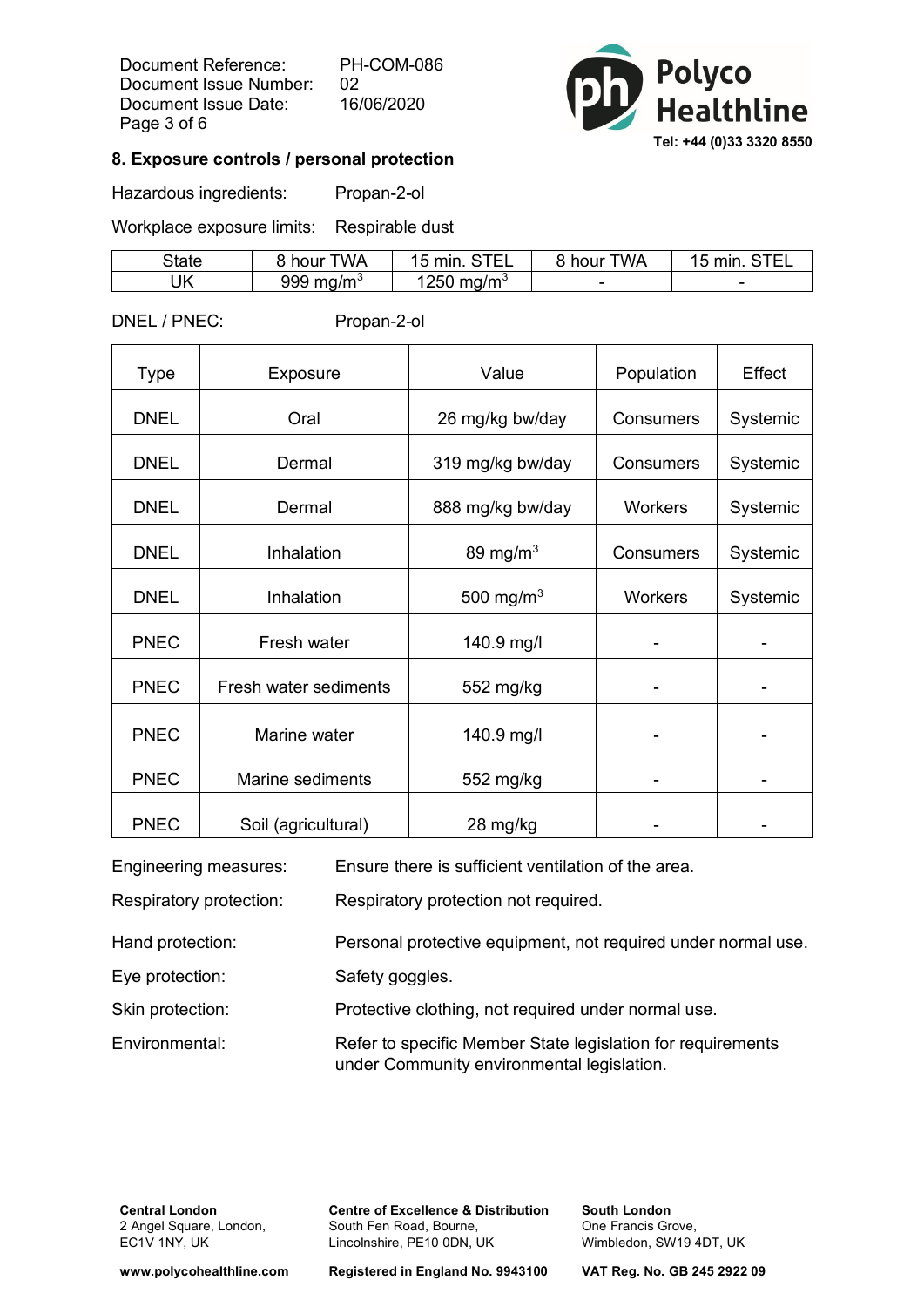Document Reference: PH-COM-086 Document Issue Number: 02 Document Issue Date: 16/06/2020 Page 4 of 6



#### **9. Physical and chemical properties**

| State:                                           | Wet, non-woven wipes.                                                                                                                                               |                                           |
|--------------------------------------------------|---------------------------------------------------------------------------------------------------------------------------------------------------------------------|-------------------------------------------|
| Colour:                                          | Various.                                                                                                                                                            |                                           |
| Odour:                                           | Characteristic odour.                                                                                                                                               |                                           |
| Evaporation rate:                                | No data available.                                                                                                                                                  |                                           |
| Oxidising:                                       | Non-oxidising (by EC criteria).                                                                                                                                     |                                           |
| Solubility in water:                             | Insoluble.                                                                                                                                                          |                                           |
| Viscosity:                                       | No data available.                                                                                                                                                  |                                           |
| Boiling point/range °C:                          | No data available.                                                                                                                                                  |                                           |
| Melting point/range °C:                          | No data available.                                                                                                                                                  |                                           |
| Flammability limits %:                           | Lower: No data available.                                                                                                                                           |                                           |
| Flammability limits %:                           | Upper: No data available.                                                                                                                                           |                                           |
| Flash point °C:                                  | 39.                                                                                                                                                                 |                                           |
| Auto flammability °C:                            | No data available.                                                                                                                                                  |                                           |
| Relative density:                                | No data available.                                                                                                                                                  |                                           |
|                                                  |                                                                                                                                                                     |                                           |
| VOC g/l:                                         | No data available.                                                                                                                                                  |                                           |
| Part.coeff. n-octanol/water:                     | No data available.                                                                                                                                                  |                                           |
| Vapour pressure:                                 | No data available.                                                                                                                                                  |                                           |
| pH:                                              | No data available.                                                                                                                                                  |                                           |
| Other information:                               | In accordance with EU Directive 1272/2008/EC this product will<br>not sustain combustion and is not regarded as requiring<br>flammable warning.                     |                                           |
| 10. Stability and reactivity                     |                                                                                                                                                                     |                                           |
| Reactivity:                                      | Stable under recommended transport and storage conditions.                                                                                                          |                                           |
| Chemical stability:                              | Stable under normal conditions.                                                                                                                                     |                                           |
| Hazardous reactions:                             | Hazardous reactions will not occur under normal transport or<br>storage conditions. Decomposition may occur on exposure to<br>conditions or materials listed below. |                                           |
| Conditions to avoid:                             | Heat. Hot Surfaces. Sources of ignition. Flames.                                                                                                                    |                                           |
| Materials to avoid:                              | Strong oxidising agents. Strong acids.                                                                                                                              |                                           |
| Hazardous decomposition<br>products:             | In combustion emits toxic fumes.                                                                                                                                    |                                           |
| <b>Central London</b><br>2 Angel Square, London, | <b>Centre of Excellence &amp; Distribution</b><br>South Fen Road, Bourne,                                                                                           | <b>South London</b><br>One Francis Grove, |

EC1V 1NY, UK

**www.polycohealthline.com Registered in England No. 9943100 VAT Reg. No. GB 245 2922 09**

Wimbledon, SW19 4DT, UK

Lincolnshire, PE10 0DN, UK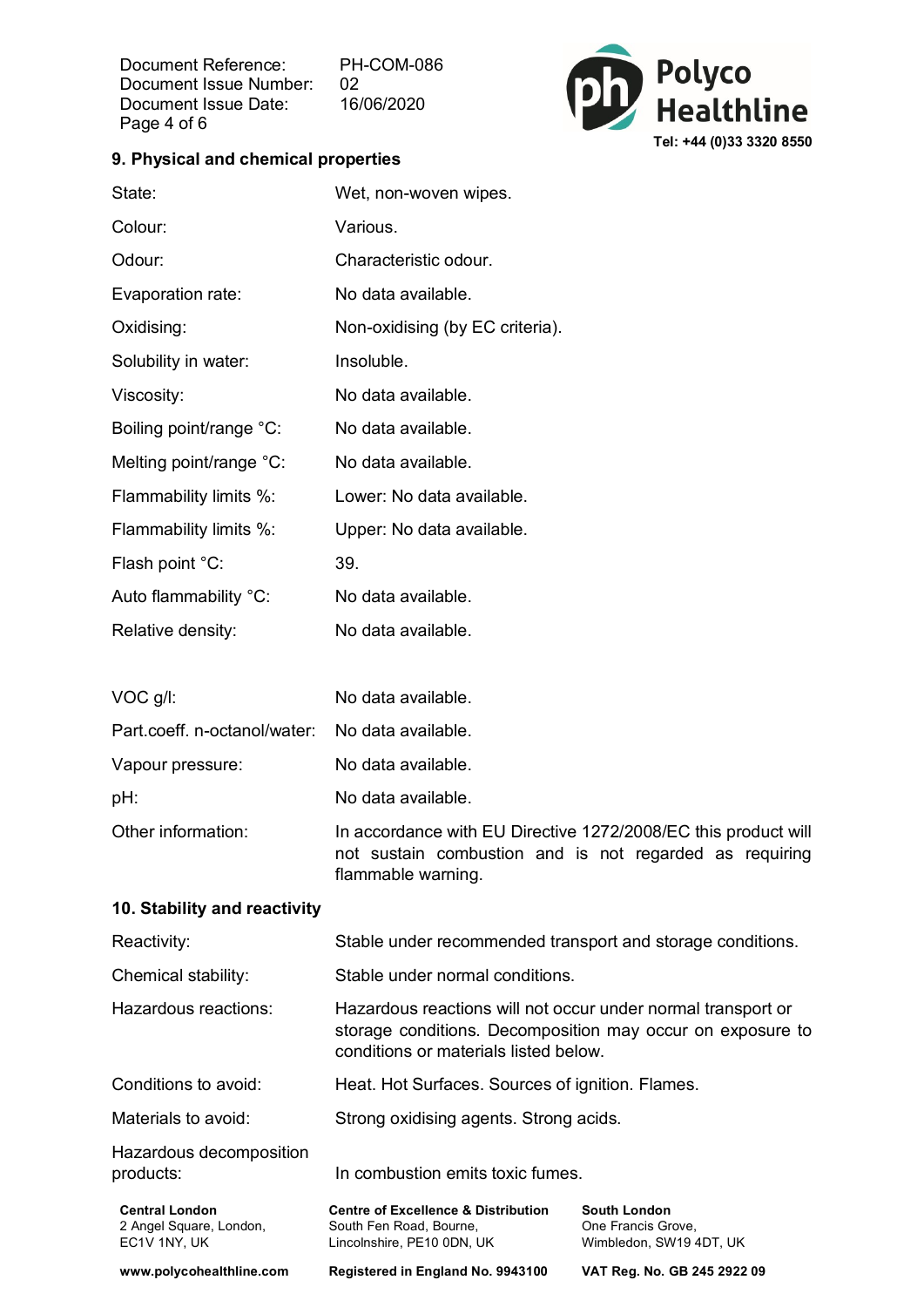Document Reference: PH-COM-086 Document Issue Number: 02 Document Issue Date: 16/06/2020 Page 5 of 6



#### **11. Toxicological information**

Hazardous ingredients: Porpan-2-ol

| ١ro<br>ıa,        | . .<br>M     | ---<br>יטנ  | 3600 | $ma$ allea     |
|-------------------|--------------|-------------|------|----------------|
| ١ro<br>71 di<br>ັ | $\mathbf{v}$ | 7-0<br>LD50 |      | سراا<br>$\sim$ |

Relevant effects for mixture:

| Effect                                    | Route | Basis                 |
|-------------------------------------------|-------|-----------------------|
| Serious eye damage /<br><i>Irritation</i> | OPT   | Hazardous: calculated |

# Symptoms / routes of

exposure: Refer to section 4 of this document.

### **12. Ecological information**

| Ecotoxicity values:               | No data available.                                             |  |
|-----------------------------------|----------------------------------------------------------------|--|
| Persistence and<br>degradability: | Not biodegradable                                              |  |
| Bioaccumulative potential:        | No bioaccumulation potential.                                  |  |
| Mobility:                         | Insoluble in water.                                            |  |
| <b>PBT</b> identification:        | This product is not identified as a PBT/vPvB substance.        |  |
| Other adverse effects:            | Negligible ecotoxicity.                                        |  |
| 13. Disposal considerations       |                                                                |  |
| Disposal operations:              | Transfer to a suitable container and arrange for collection by |  |

|                        | specialised disposal company.                                |  |
|------------------------|--------------------------------------------------------------|--|
| Disposal of packaging: | Dispose of in a requisited landfill site or other method for |  |

Disposal of packaging: Dispose of in a regulated landfill site or other method for hazardous or toxic wastes.

> Note: The user's attention is drawn to the possible existence of regional or national regulations regarding disposal.

#### **14. Transport information**

Transport class: This product does not require a classification for transport.

#### **15. Chemical safety assessment**

Specific regulations: No Applicable.

Chemical safety assessment:A chemical safety assessment has not been carried out for the substance or the mixture by the supplier.

**Centre of Excellence & Distribution** South Fen Road, Bourne, Lincolnshire, PE10 0DN, UK

**South London** One Francis Grove, Wimbledon, SW19 4DT, UK

**www.polycohealthline.com Registered in England No. 9943100 VAT Reg. No. GB 245 2922 09**